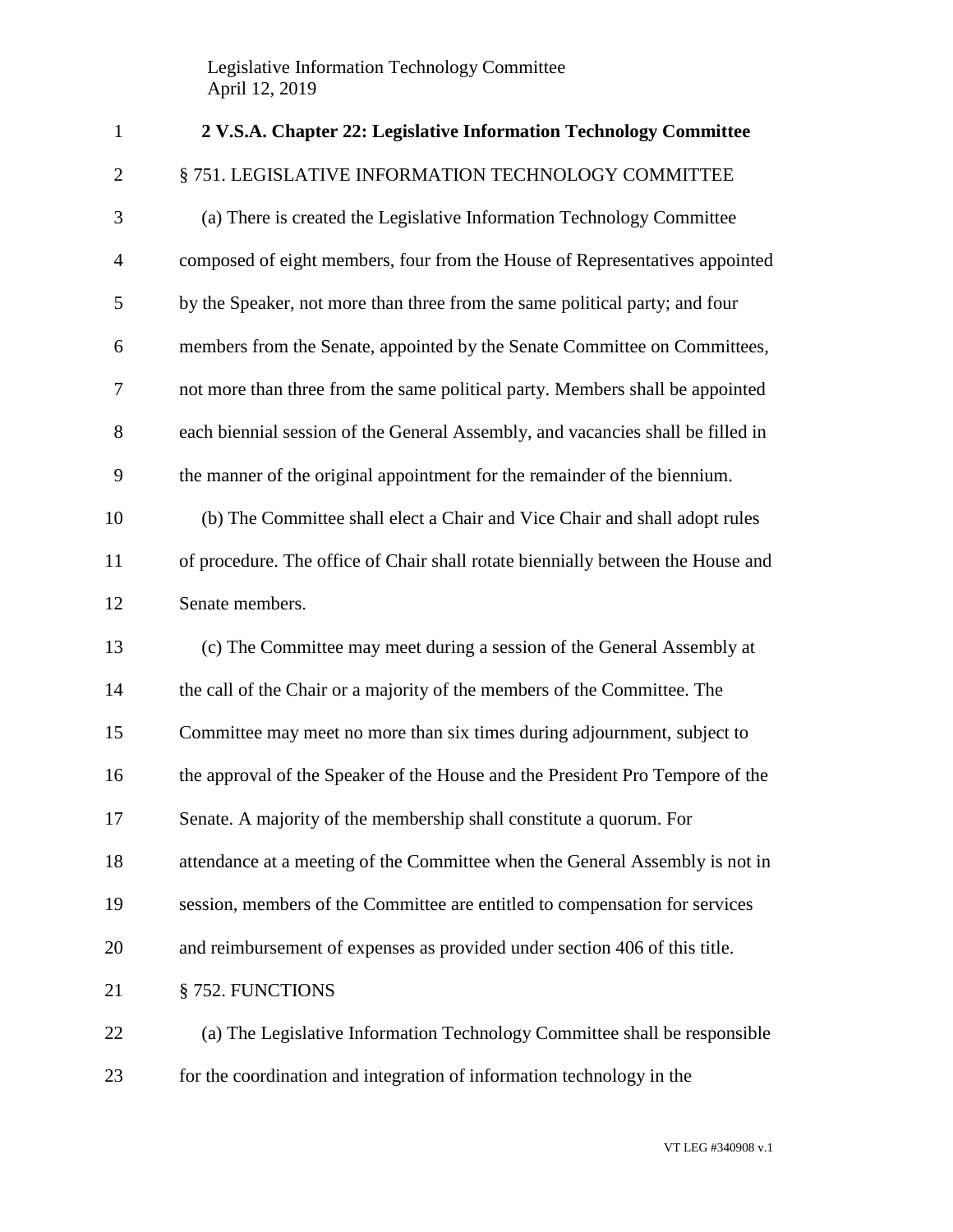## Legislative Information Technology Committee April 12, 2019

| $\mathbf{1}$   | Legislative Branch in order to ensure that legislative records that are created,      |
|----------------|---------------------------------------------------------------------------------------|
| $\mathbf{2}$   | received, stored, or transmitted by that technology enhance legislative goals         |
| 3              | and priorities and conform to Vermont's recordkeeping requirements.                   |
| $\overline{4}$ | (b) The Committee shall prepare, adopt, and maintain a long-range plan of             |
| 5              | at least five years for information technology operations and services in the         |
| 6              | Legislative Branch. The plan shall analyze the costs and benefits and risk            |
| $\tau$         | management aspects of maintaining authentic and accessible legislative                |
| $8\,$          | records as required by Vermont law. In the preparation of the plan, the               |
| 9              | Committee shall consult with members of the General Assembly, the                     |
| 10             | Legislative Staff Information Systems Team established by section 753 of this         |
| 11             | title, and other legislative staff, the State Archivist, other representatives of the |
| 12             | Executive and Judicial Branches of State government, and members of the               |
| 13             | public. The Committee shall provide the House and Senate Committees on                |
| 14             | Government Operations with copies of the plan and any amendment to the                |
| 15             | plan.                                                                                 |
| 16             | (c) The Committee shall also adopt an annual budget for expenditures for              |
| 17             | legislative information technology and services and present the same to the           |
| 18             | Committees on Appropriations of the General Assembly in each annual budget            |
| 19             | process.                                                                              |
| 20             | § 753. LEGISLATIVE STAFF INFORMATION SYSTEMS TEAM                                     |
| 21             | (a) There is created the Legislative Staff Information Systems Team to be             |
| 22             | composed of the following legislative staff officers or their designees:              |
| 23             | (1) The Secretary of the Senate;                                                      |